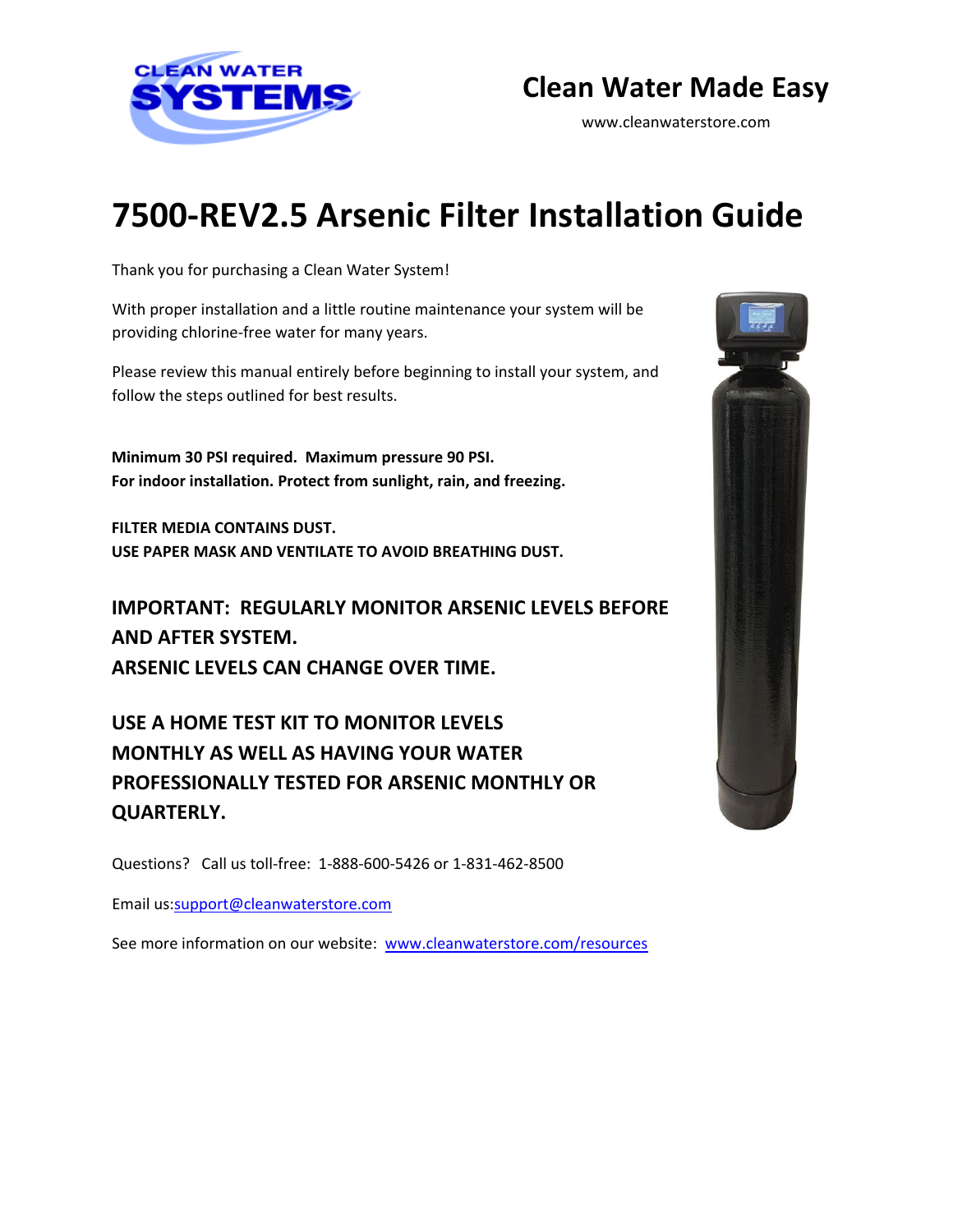# **Contents**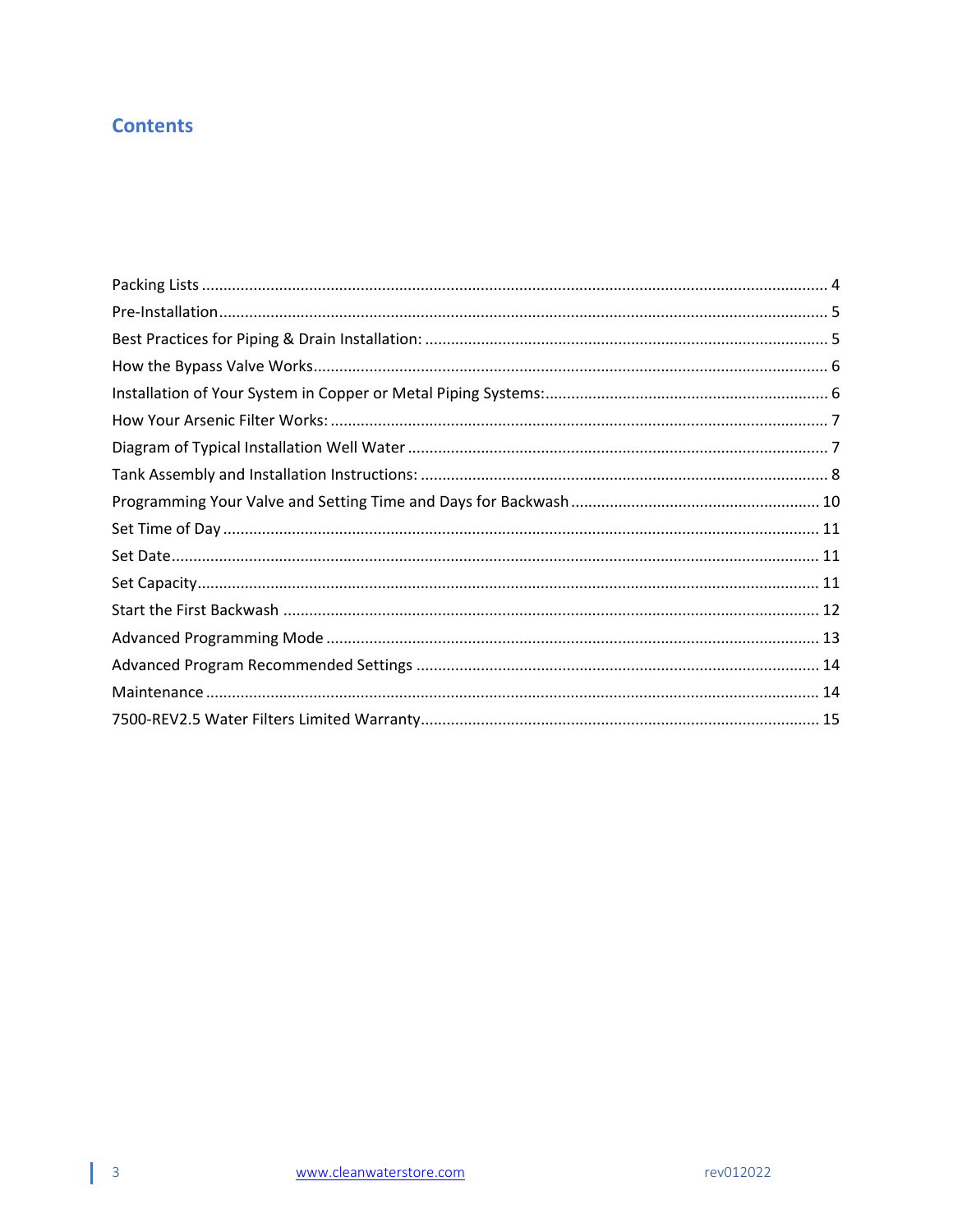# <span id="page-2-0"></span>**Packing Lists**

### **All systems include:**

7500-REV2.5 control valve, small tube of silicone grease, bypass valve, power supply, funnel for adding media, top screen, start-up guide, and items included in one of the following options:

**Find Your Size System to See What is Included:**

**Arsenic Filter 1.0 cubic foot size** 9" x 48" filter tank with distributor tube 12 lbs. filter gravel 1 cubic foot of Metsorb Media

**Arsenic Filter 1.5 cubic foot size** 10" x 54" filter tank with distributor tube 16 lbs. Filter gravel 1.5 cubic foot of Metsorb Media

### **Arsenic Filter 2.0 cubic foot size**

12" x 52" filter tank with distributor tube 20 lbs. filter gravel 2.0 cubic foot of Metsorb Media

**Arsenic Filter 3.0 cubic foot size** 14" x 65" filter tank with distributor tube 40 lbs. filter gravel 3.0 cubic foot of Metsorb Media

### **What to Do if Your Tank is Not Level Out of the Box:**

Your black filter tank base is not glued to the bottom of your tank. Occasionally tank bases will become crooked during shipment. If you find that that your tank does not sit level on the floor, you can easily adjust it by holding the empty tank and knocking it on a concrete or solid floor once or twice to level it.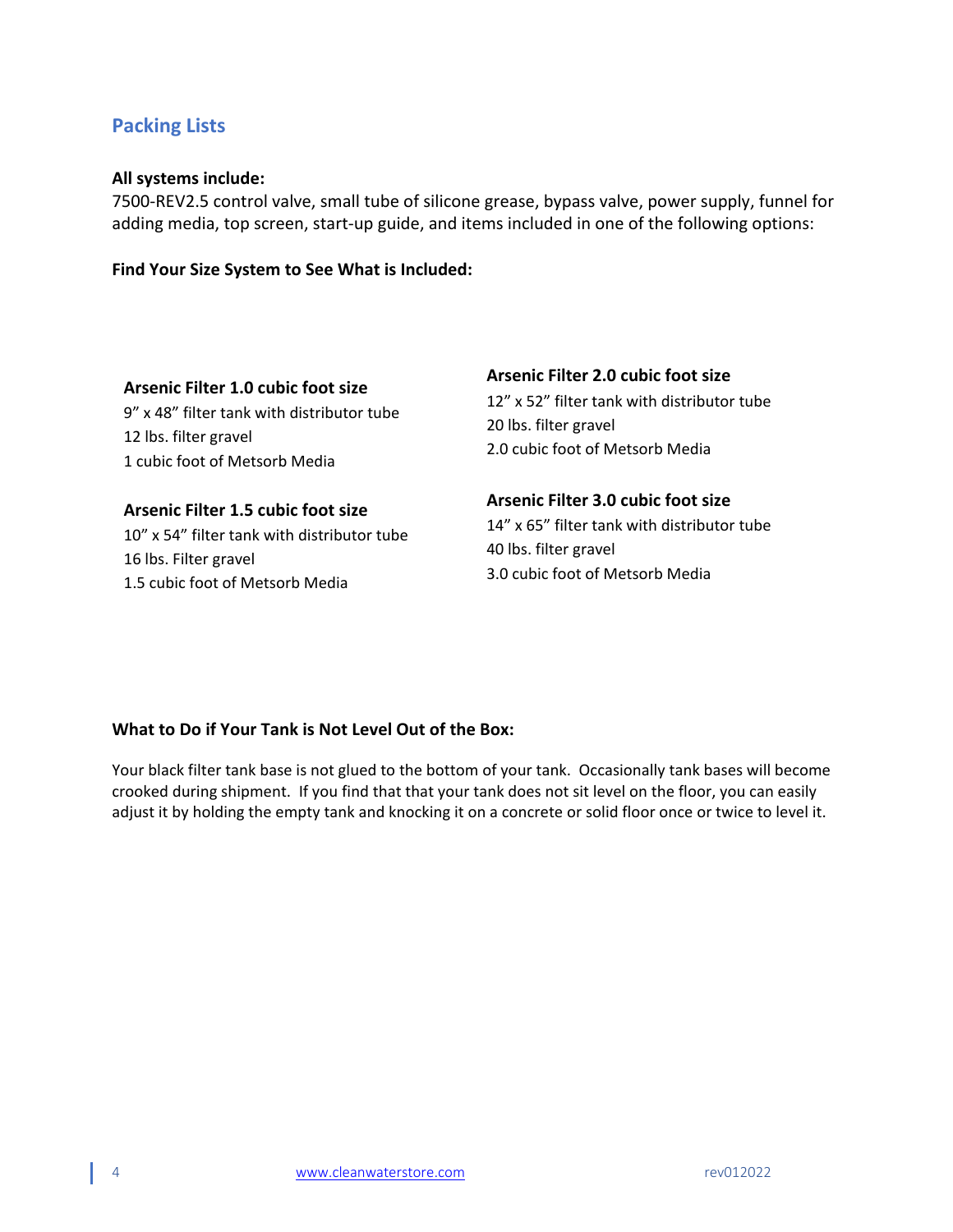# <span id="page-3-0"></span>**Pre-Installation**

- 1. Review your packing list and make sure you have received all the parts before installation.
- 2. If you are going to be turning off the water to the house and you have an electric water heater, shut off the power to the water heater before beginning installation in case water heater is accidentally drained.
- 3. Pick a suitable location for your filter system on a dry level spot where it won't be exposed to freezing temperatures. A minimum of 20 PSI is required. Maximum pressure is 90 PSI.
- 4. Get all of your plumbing parts together before beginning installation, and make sure you have received all of your packages before beginning or scheduling an installation. Installation typically takes 3 to 5 hours. However, after installation the Carbon Filter must be allowed to run through a complete backwash and rinse cycle.
- 5. After the system is installed and running, your water may be discolored particularly if you have older or corroded piping. This typically clears up over a day or two.

# <span id="page-3-1"></span>**Best Practices for Piping & Drain Installation:**

- 1. Make sure to connect the Inlet **from** your water source and outlet, following arrows on control valve. Connect the External Flow Control fitting onto the Drain line.
- 2. Make sure there is a working gate or ball valve before the system and also one after as well as a bypass valve.
- 3. A hose bib (which is a faucet to which you can attach a garden hose) is **strongly recommended** after the Sediment Backwash Filter and before the second ball valve. This makes it easy to rinse your new Carbon Backwash Filter on start-up and gives you a place to test the water.



- 4. If you will be using copper piping, do not sweat the copper pipe directly on to the 7500-REV2.5 control valve.
- 5. To connect drain line to drain, use an air-gap connection, so that if your sewer or septic tank backs up, it cannot cross connect with the drain tubing.
- 6. The pipe connectors are 1' male pipe thread but you can add a reducer to reduce to  $\frac{3}{4}$ " pipe with common pipe fittings if needed.
- 7. Make sure bypass valves are closed (system is in bypass) when you first start installing and keep on bypass until you are ready to start it up with the first backwash.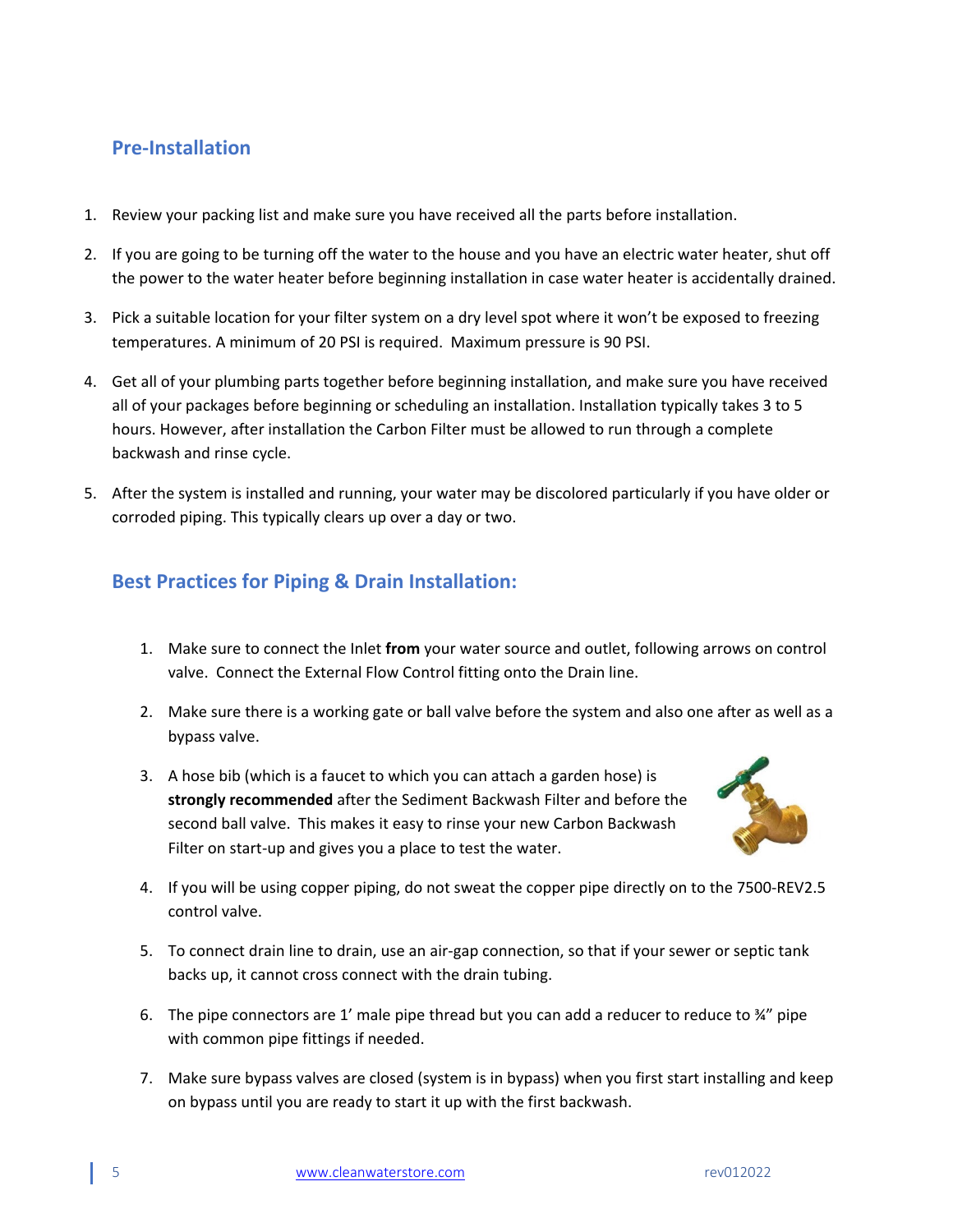# <span id="page-4-0"></span>**How the Bypass Valve Works**

Turn knob so the valve is bypassed when installing.

When you go to start up system turn the bypass SLOWLY to let water in and put in service.



**By-Passed** 

**In Service** 

# <span id="page-4-1"></span>**Installation of Your System in Copper or Metal Piping Systems:**

If your new filter system is to be installed in a metal (conductive) plumbing system, i.e., copper, or galvanized steel pipe, the plastic components of the system will interrupt the electrical continuity of the plumbing system.

As a result, any stray currents from improperly grounded appliances downstream or potential galvanic activity in the plumbing system can no longer ground through the contiguous metal plumbing.

Some homes may have been built in accordance with building codes, which encouraged the grounding of electrical appliances through the plumbing system.

Consequently, the installation of a bypass consisting of the same material as the existing plumbing, or a grounded "jumper wire" bridging the equipment and reestablishing the contiguous conductive nature of the plumbing system must be installed prior to your systems use.

This is simple and easy step to take if you are installing your water treatment system into copper piping.

A simple ground jumper wire with a pipe clamp can be purchased at any Home Center, or hardware store etc. for a few dollars.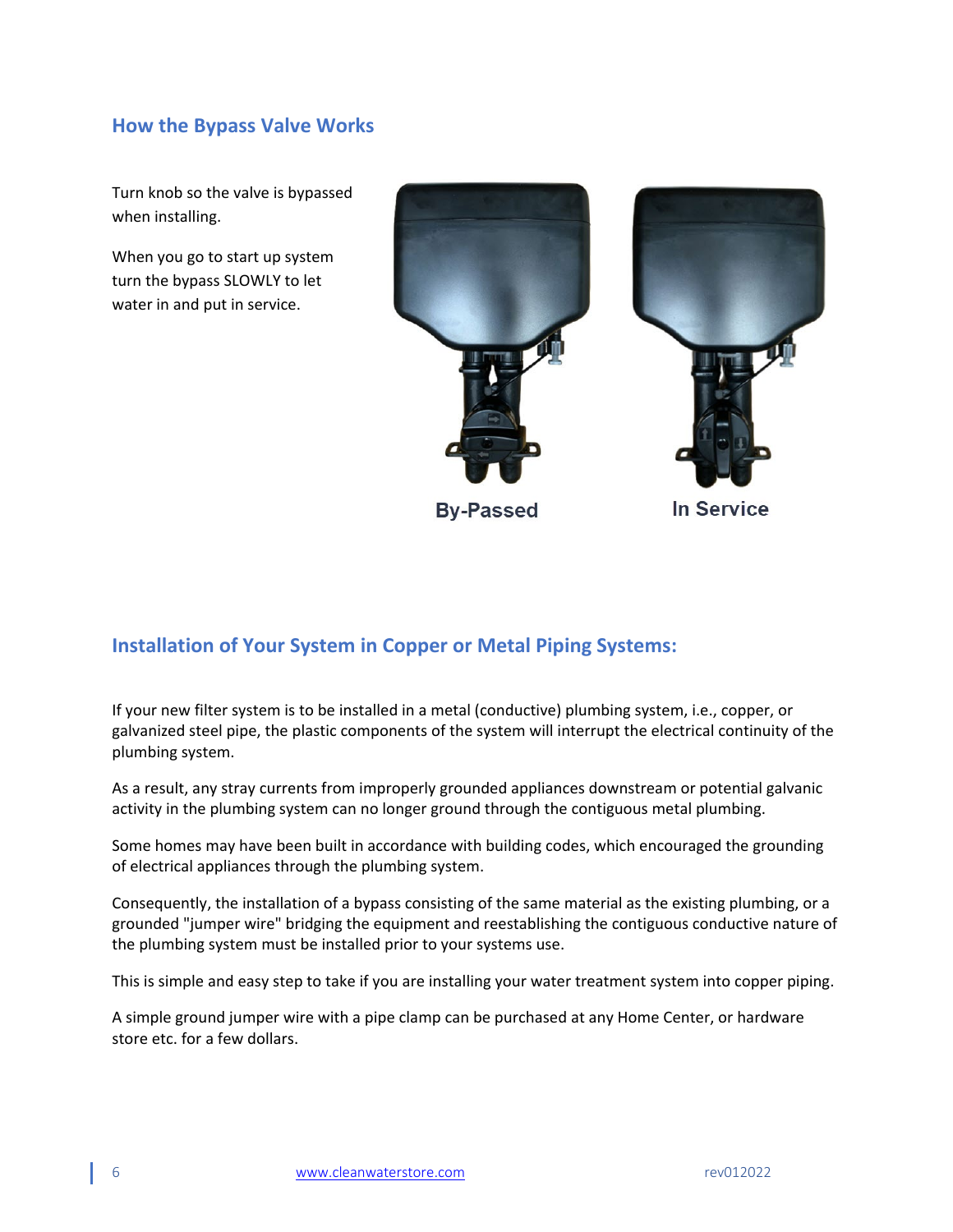# <span id="page-5-0"></span>**How Your Arsenic Filter Works:**

Water enters the top of the tank and flows down through the media and up the distributor tube out to the home.

During backwash the flow of water is reversed and water flows down the distributor tube and up through the media, lifting and expanding the Arsenic media and cleaning it.

Metsorb arsenic media does not need frequent backwashing and once a month is sufficient.

The 7500-Rev4 Control Valve is set to Filter Meter Type which means it counts or tracks the amount of water that is used and will backwash every 6000 gallons OR 30 days, whichever comes first.

You can also see how much water has been used by reviewing the Usage Logs if you wish. See page 10.





## <span id="page-5-1"></span>**Diagram of Typical Installation Well Water**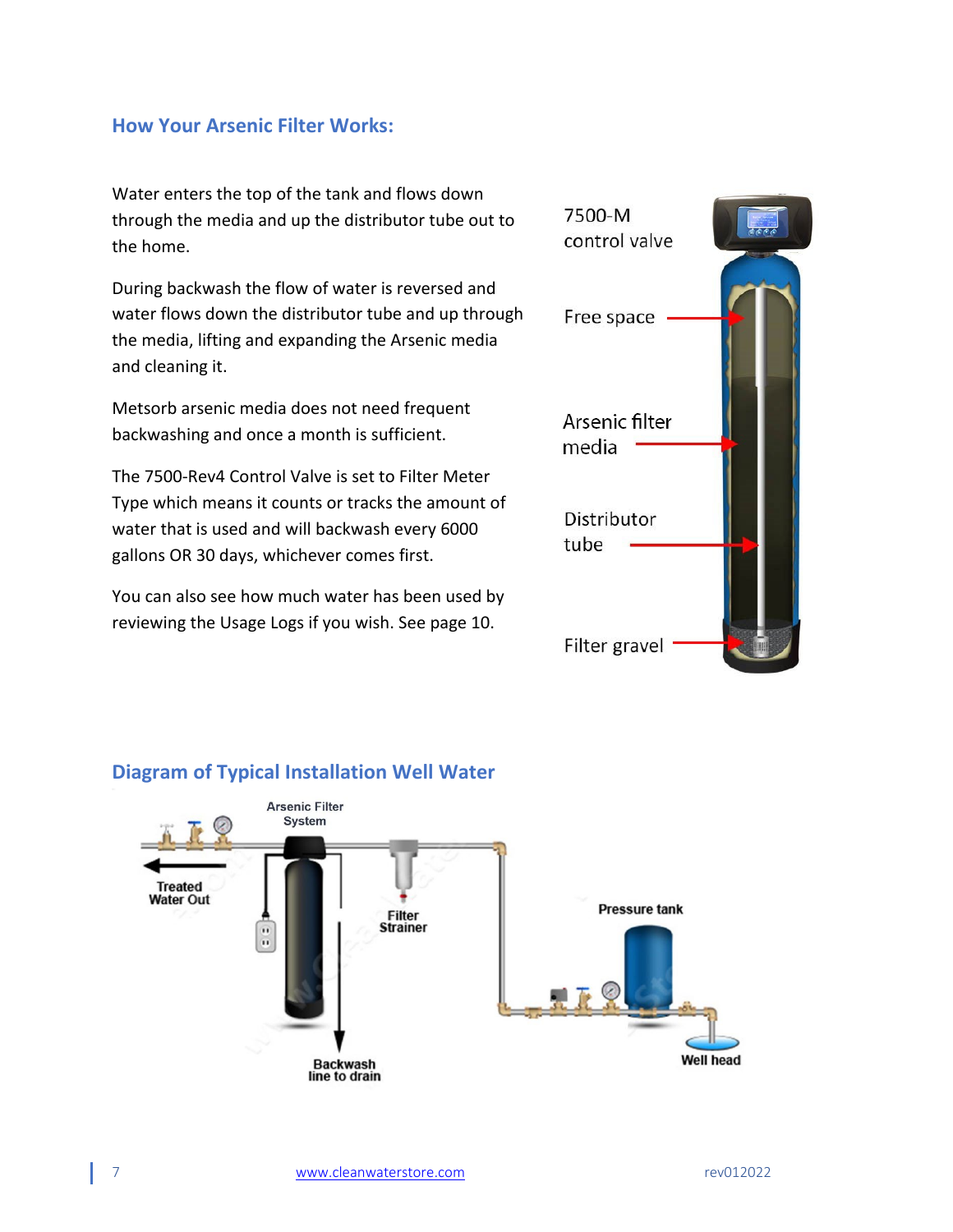# <span id="page-6-0"></span>**Tank Assembly and Installation Instructions:**

- 1. Wrap the top of distributor tube with electrical or duct tape so that no gravel or Carbon media will go down the distributor tube when adding the media.
- 2. Add the filter gravel that came with your order. You want the gravel to cover the bottom distributor screen before adding the Carbon media.
- 3. Next add Carbon media. The tank should be about 2/3rds full of media, do not fill more than 2/3rds, even if there is some media left over.
- 4. Remove cap or tape from top of distributor tube. Be careful not to pull up distributor tube when removing cap or tape.
- 5. **Fill tank completely with water.** This will allow the Carbon Backwash Filter media to settle and reduce the need of purging the air out of the tank later. Allow Carbon to soak for at least 1 hour but 24 hours or more is OK. Carbon contains trapped air, and this will help remove trapped air.
- 6. Add a small amount of silicone grease to the inner O-ring, where the distribution tube goes.
- 7. Next, install the top screen by inserting upwards and rotating to lock in place. (This is a funnelshaped plastic screen that locks into the bottom side of control valve).
- 8. Lubricate the main tank O-ring only with silicone grease and screw on the 7500-REV2.5 control valve carefully. Do not use pipe-joint compound, vegetable oil, Teflon tape, or Vaseline or other greases to lubricate tank threads.
- 9. Connect bypass assembly with 1" pipe connectors; install black clips and make sure valve is in the bypass position.
- 10. Insert meter cable into meter cable port on bypass.





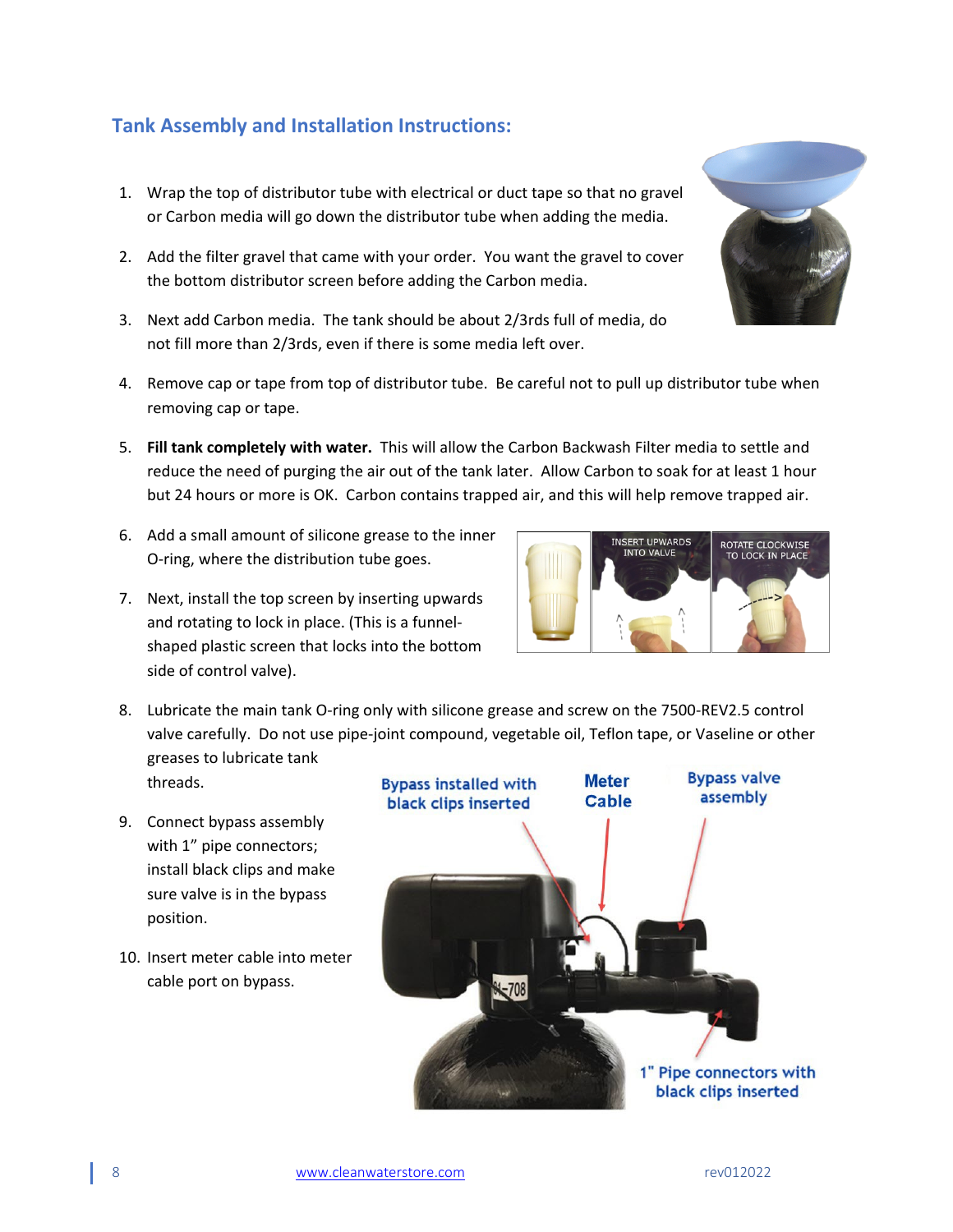- 11. Install inlet and outlet piping and hook up drain line.
- 12. If you are in earthquake zone, strap your backwash filter tank to wall with metal strapping.
- 13. Proceed to programming your 7500-REV2.5 control valve
- **14. IMPORTANT: you must program the time and then start a backwash and rinse. The filter system must be backwashed and rinsed several times before using. See following pages for instructions.**

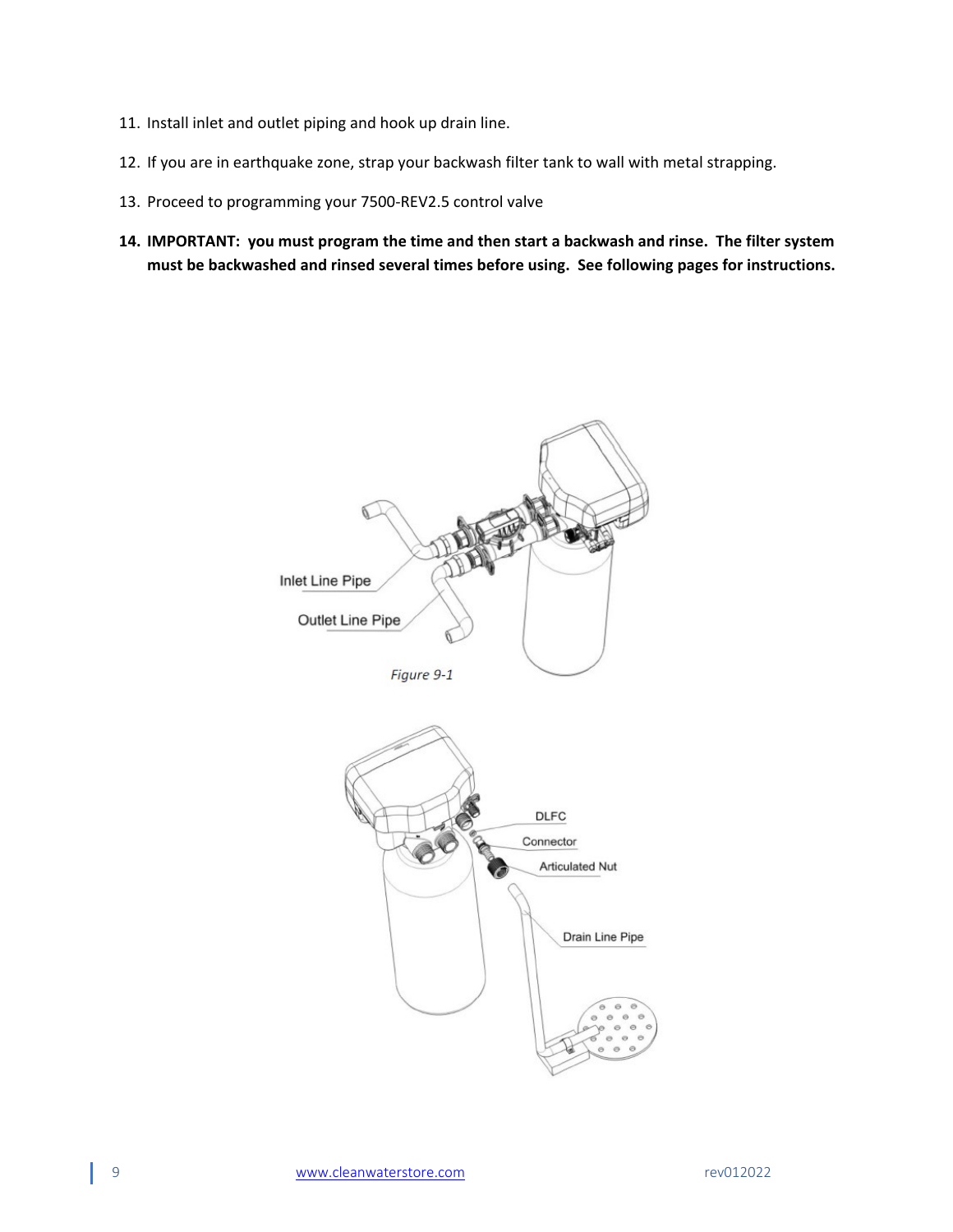# <span id="page-8-0"></span>**Programming Your Valve and Setting Time and Days for Backwash**



#### **How to Start a Manual Backwash: Press the Back / Regen button**

Pressing **"Back Regen"** at any time results in an immediate manual regeneration.

Pressing and holding for 3 seconds, when system is locked, results in a delayed regeneration at the preselected time.

#### **Extended Power Outage Indicator**

If power outage exceeds 3 days, the time-of-day indicator " " will flash 12:12. The current time of day needs to be re-set. All other set parameters remain stored in memory. The valve will resume to operate from the point of the power outage.

#### **Lockout Function**

Keypad will lock after 5 minutes without use. To access the parameter changes, press and hold "**Up**" and "**Down**" buttons simultaneously for 3 seconds to unlock.

# **NOTE: To start all you need to do is set current time and date. All other parameters have been preset for you.**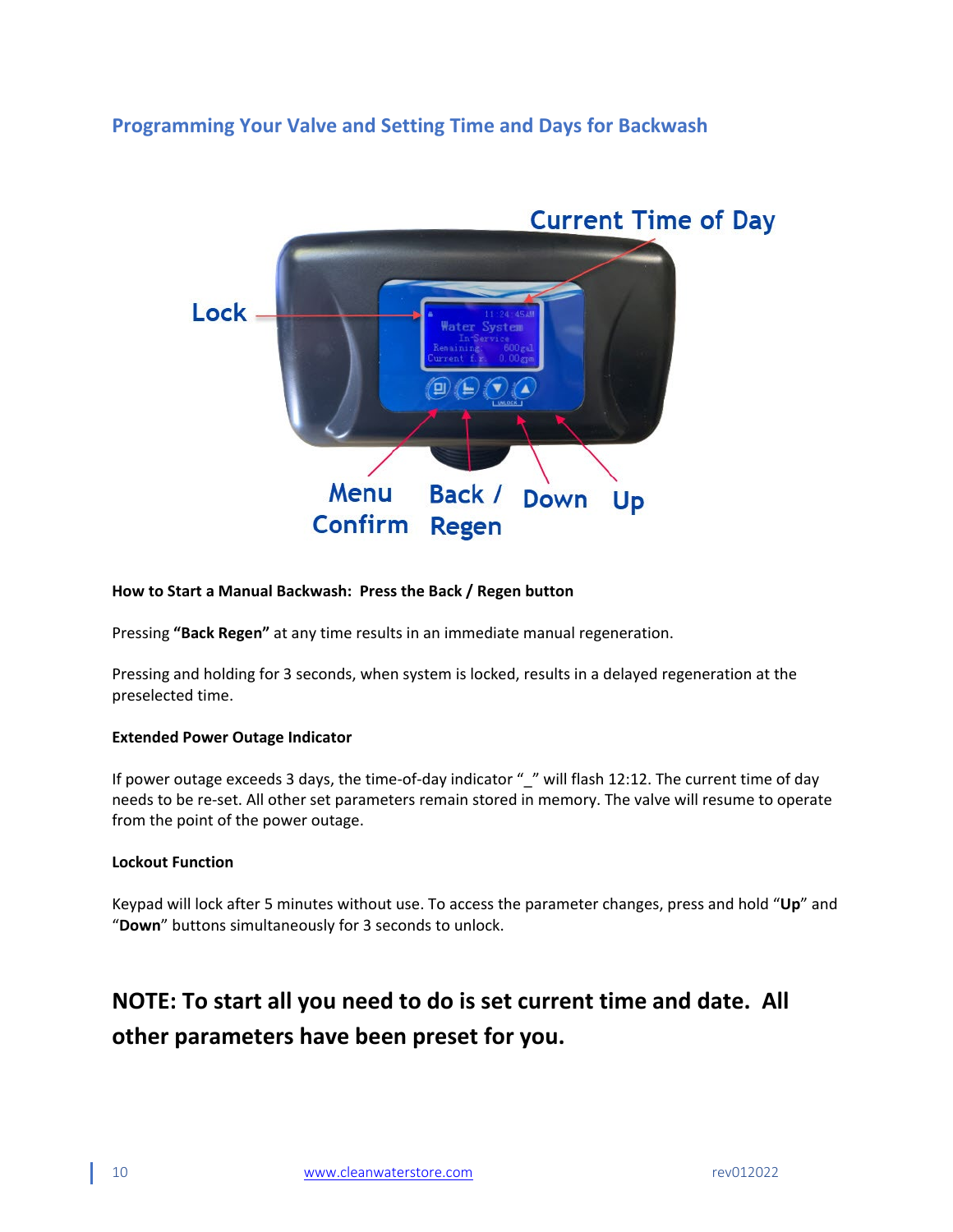# <span id="page-9-0"></span>**Set Time of Day**

- 1. If LOCK icon is lit, press, and hold both **UP** and **DOWN** buttons for 3 seconds to unlock keypad.
- 2. Then press the **MENU/CONFIRM** button to enter the main menu.
- 3. Press DOWN button to select "Set Time of Day"
- **4.** Press the **MENU/CONFIRM** button again to change time of day (Hour will flash)
- 5. Adjust hour by using DOWN or UP buttons.
- **6.** Press the **MENU/CONFIRM** button again to change minutes (Minutes will flash)
- 7. Adjust minutes by using DOWN or UP buttons.
- 8. Press Back/Regen

### <span id="page-9-1"></span>**Set Date**

- 1. If LOCK icon is lit, press, and hold both **UP** and **DOWN** buttons for 3 seconds to unlock keypad.
- 2. Then press the **MENU/CONFIRM** button to enter the main menu.
- 3. Press DOWN button to select "Set Date"
- **4.** Month: Press the **MENU/CONFIRM** button again to change time of day (Month will flash) and adjust to current Month date by using DOWN or UP buttons.
- **5.** Day: Press the **MENU/CONFIRM** button again to change Day date (Day date will flash) and adjust to current day date by using DOWN or UP buttons.
- **6.** Year: Press the **MENU/CONFIRM** button again to change Year date (Year date will flash) and adjust to current Year by using DOWN or UP buttons.
- **7.** Press **BACK/REGEN** button to save current date and go back to menu.
- **8.** Continue to review and/or change the remaining settings (as follows)

# <span id="page-9-2"></span>**Set Capacity**

This refers to the number of gallons your 7500-REV2.5 is set to backwash. Default is 1400 Gallons. This means that your filter will backwash every 1400 gallons of water used, OR every 7 days, whichever comes first, since your maximum days for regeneration is set to every 7 days as well.

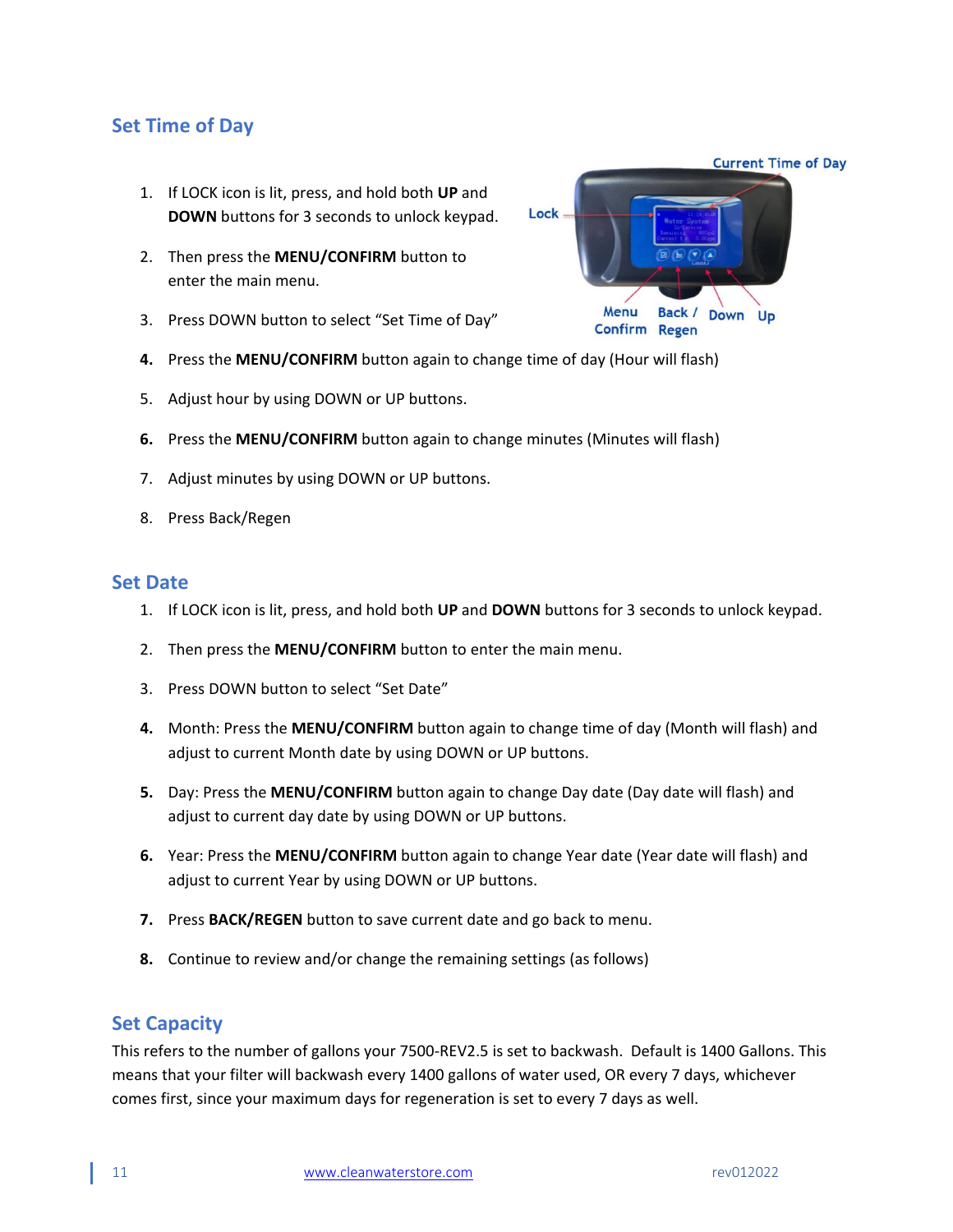**Set Rinse Frequency** Not used. Keep or change to F:00

**Set Regen Time** This is the time your system will backwash. Default is 2:00 AM

**Set Backwash Time Length** Set for 10 minutes. This is the first cycle.

**Set B. S. R. Time** Not used. Keep or change to 0 minutes.

**Set Fast Rinse Time** Set for 8 minutes.

**Set B. R. Time** Not used. Keep or change to 0 minutes.

**Maximum Days for Regen.** This refers to the days between each backwash, also known as "Regeneration". Set to every 30 days. This means that your filter will automatically backwash and rinse every 30 days or every 6000 gallons whichever comes first.

**Usage Logs:** The following are diagnostic menus you can review later if you wish:

Daily Usage Log Daily Peak Usage Weekly Usage Log Weekly Peak Usage Monthly Usage Log Monthly Peak Usage Review Regen. Times

# <span id="page-10-0"></span>**Start the First Backwash**

- **1 After programming, the system must be run through 2 or 3 backwash/rinse regeneration cycles to clean the new filter media.**
- **2** Start with both bypass valves in the **Bypass Position.**
- 3 Press the **BACK/REGEN** button once to enter the backwashing cycle.
- 4 When the backwash icon is displayed, **slowly** open the bypass to a quarter position to make the water flow into the tank and out the backwash drain line to drain.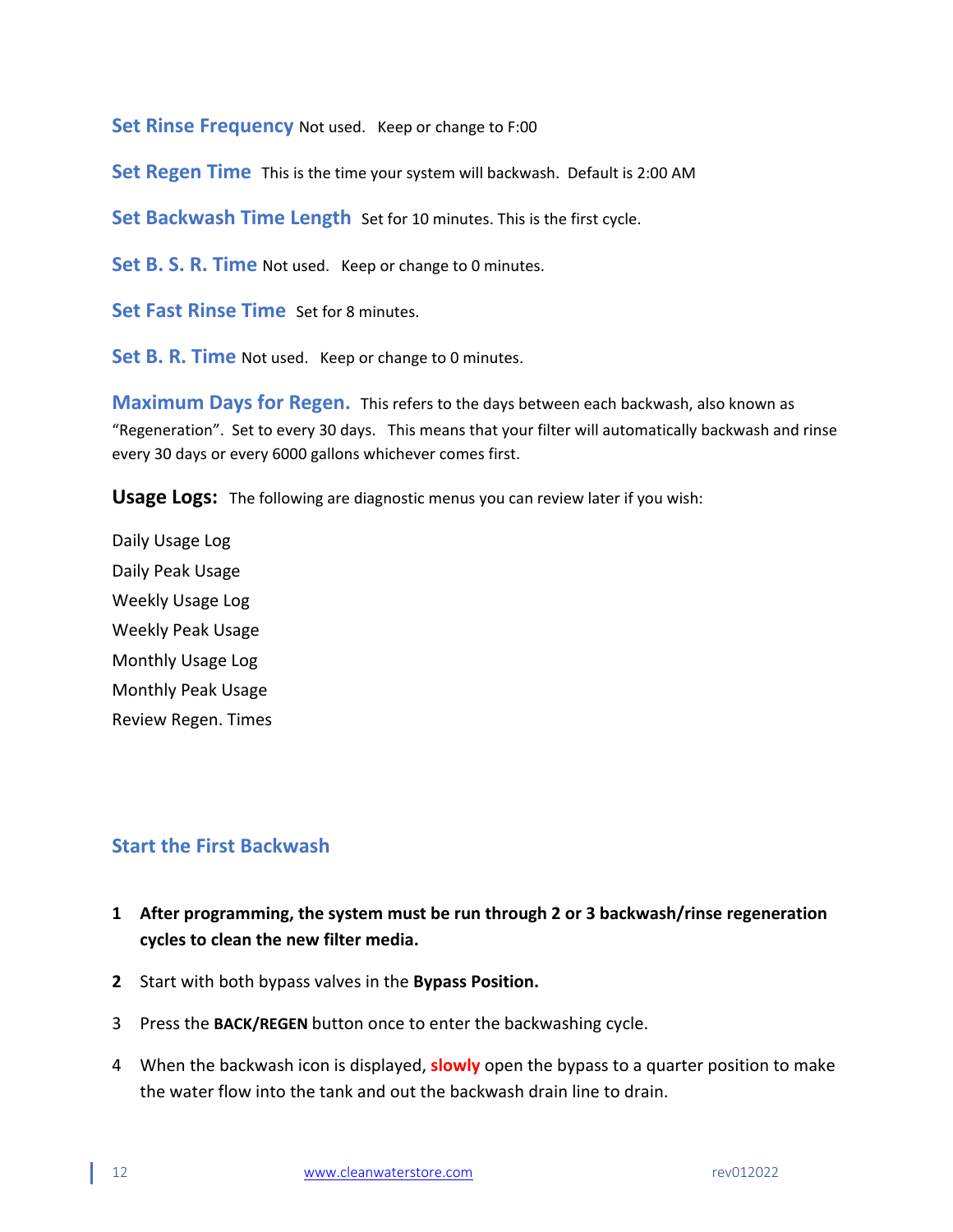- 5 After several minutes open bypass valve completely.
- 6 If possible, verify that the backwash flow corresponds with the size of your system below. You can easily run the drain hose to a bucket and using a watch verify the flow rate in gallons per minute. An adequate backwash is critical to properly clean the Arsenic media.

Make sure you have a minimum of these flow rates in gallons per minute. For example, if backwash water fills a 5-gallon bucket in 1 minute, you have 5 gallons per minute (GPM).

| 1.0 CF | 4 GPM   |
|--------|---------|
| 1.5 CF | 6.5 GPM |
| 2.0 CF | 6.5 GPM |
| 3.0 CF | 8 GPM   |

7 After the backwash, the system will automatically go into the fast rinse stage. The control valve will return to service status (indicated by the up flowing meter on the left) after the backwash and rinse are complete.

8 Repeat the Regeneration (backwash and rapid rinse cycle) step 1 to 2 more times until you see clear water through the drain line or your hose bib.

# **Congratulations, you are done setting up your new system!**

# <span id="page-11-0"></span>**Advanced Programming Mode**

Skip this for most applications as your filter system has already been set to correct modes.

- 1. Plug the RevV4 in and immediately press in sequence **MENU/CONFIRM,** then press **BACK/REGEN** button, then press the **DOWN** button to enter the Advanced Programming Mode.
- 2. Press **UP** or **DOWN** buttons or to select the menu item to be changed
- 3. Note: If valve locks while programming, unplug power supply and repeat step above.
- 4. Press **MENU/CONFIRM** to enter the main menu
- 5. Press the **UP** or **DOWN** buttons to highlight each option.
- 6. Press **MENU/CONFIRM** to enter highlighted option.
- 7. Press the **UP** or **DOWN** buttons to adjust the value.
- 8. Press the **MENU/CONFIRM** to accept the changes.
- 9. Press **BACK/REGEN** button to advance to service status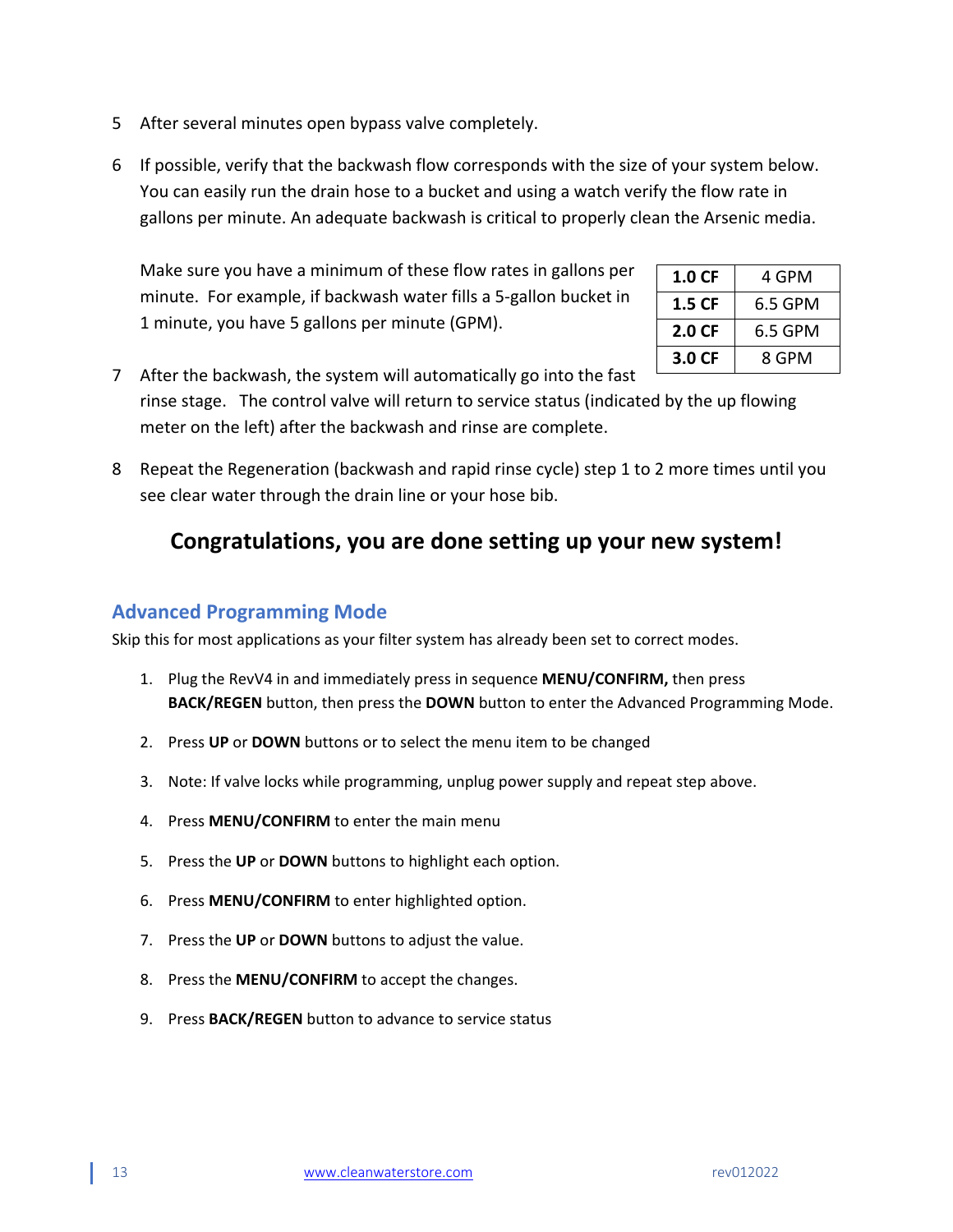# <span id="page-12-0"></span>**Advanced Program Recommended Settings**

| <b>Review Company Info</b>     | CWS 831-462-8500    |  |
|--------------------------------|---------------------|--|
| <b>Set Valve Model</b>         | 62605               |  |
| <b>Set Language</b>            | English             |  |
| <b>Set Company Info</b>        | CWS 831-462-8500    |  |
| Set Hour Mode                  | 12 HR               |  |
| <b>Set Time of Day</b>         | Current time of day |  |
| <b>Set Date</b>                | Current date        |  |
| <b>Set Program Type</b>        | Interlock           |  |
| <b>Set Regen Cycles</b>        | <b>No. 1</b>        |  |
| <b>Set Clear Data</b>          | Close               |  |
| Set Regen Mode                 | $A-07$              |  |
| <b>Set Capacity</b>            | 6000 Gal.           |  |
| <b>Set Rinse Frequency</b>     | F-00                |  |
| <b>Set Regen Time</b>          | 2:00 AM             |  |
| <b>Set Backwash Time</b>       | <b>10 Minutes</b>   |  |
| <b>Set Fast Rinse Time</b>     | 8 Minutes           |  |
| <b>Max Days for Regen.</b>     | 30                  |  |
| <b>Signal Output Mode</b>      | $b-01$              |  |
| <b>Set Service Alarm</b>       | <b>Disabled</b>     |  |
| <b>Review Regen Times</b>      | <b>NA</b>           |  |
| <b>Review Software Version</b> | Ver. 5.0            |  |

# <span id="page-12-1"></span>**Maintenance**

Every 4 to 6 years (in some cases it can last longer) remove control valve and empty the Arsenic filter media and replace with new media.

There is no routine maintenance required for the control valve or filter media, other than making sure the system is set to backwash frequently enough to keep the filter media clean.

Test the water before and after the Arsenic filter for a chlorine residual every 3 to 6 months. When you start to see the arsenic residual show up after the Arsenic, it is time to replace the Metsorb filter media.